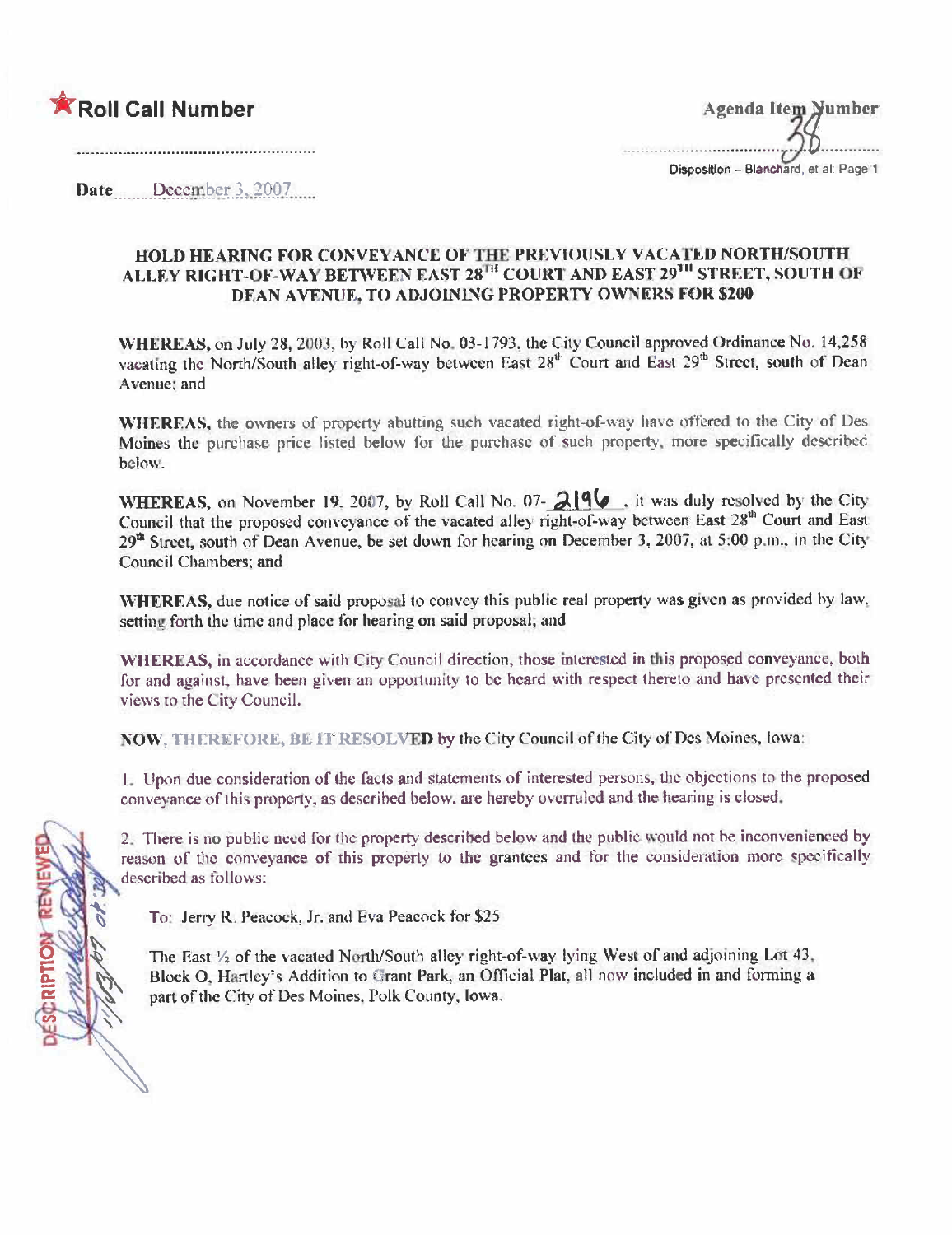## Roll Call Number

**Agenda Item Number** Disposition - Blanchard, et al: Page 2

Date December 3, 2007

To: Brian J. Bickel for \$25

The West 1/2 of the vacated North/South alley right-of-way lying East of and adjoining Lot 55, Block O, Hartley's Addition to Grant Park, an Official Plat, all now included in and forming a part of the City of Des Moines, Polk County, Iowa.

To: Robert L. and Pamela S. Conn for \$50

All of the vacated North/South alley right-of-way lying West of and adjoining Lot 44, Block O. Hartley's Addition to Grant Park, an Official Plat, all now included in and forming a part of the City of Des Moines. Polk County, Iowa.

To: William and Judy Blanchard for \$50

All of the vacated North/South alley right-of-way lying West of and adjoining Lot 45, Block O. Hartley's Addition to Grant Park, an Official Plat, all now included in and forming a part of the City of Des Moines, Polk County, Iowa.

To David L. and Dana L. Abell

All of the vacated North/South alley right-of-way lying East of and adjoining Lot 52, Block O, Hartley's Addition to Grant Park, an Official Plat, all now included in and forming a part of the City of Des Moines, Polk County, Iowa.

3. That the sale and conveyance of such right-of-way to the buyers for the consideration described above, together with payment by such grantees of the estimated publication and recording costs for this transaction, be and is hereby approved.

4. The Mayor is authorized and directed to sign the Offers to Purchase and Quit Claim Deeds for the conveyances as identified above, and the City Clerk is authorized and directed to attest to the Mayor's signature.

5. The City Clerk is authorized and directed to forward the originals of these Deeds, together with a certified copy of this resolution and of the affidavit of publication of the notice of this hearing, to the Real Estate Division of the Engineering Department for the purpose of causing said documents to be recorded.

6. The Real Estate Division Manager is authorized and directed to forward the originals of the Deeds, together with a certified copy of this resolution and of the affidavit of publication of the notice of this hearing, to the Polk County Recorder's Office for the purpose of causing these documents to be recorded.

7. Upon receipt of the recorded documents back from the Polk County Recorder, the Real Estate Division Manager shall mail the originals of the Deeds and copies of the other documents to the grantees.

CRIFTIC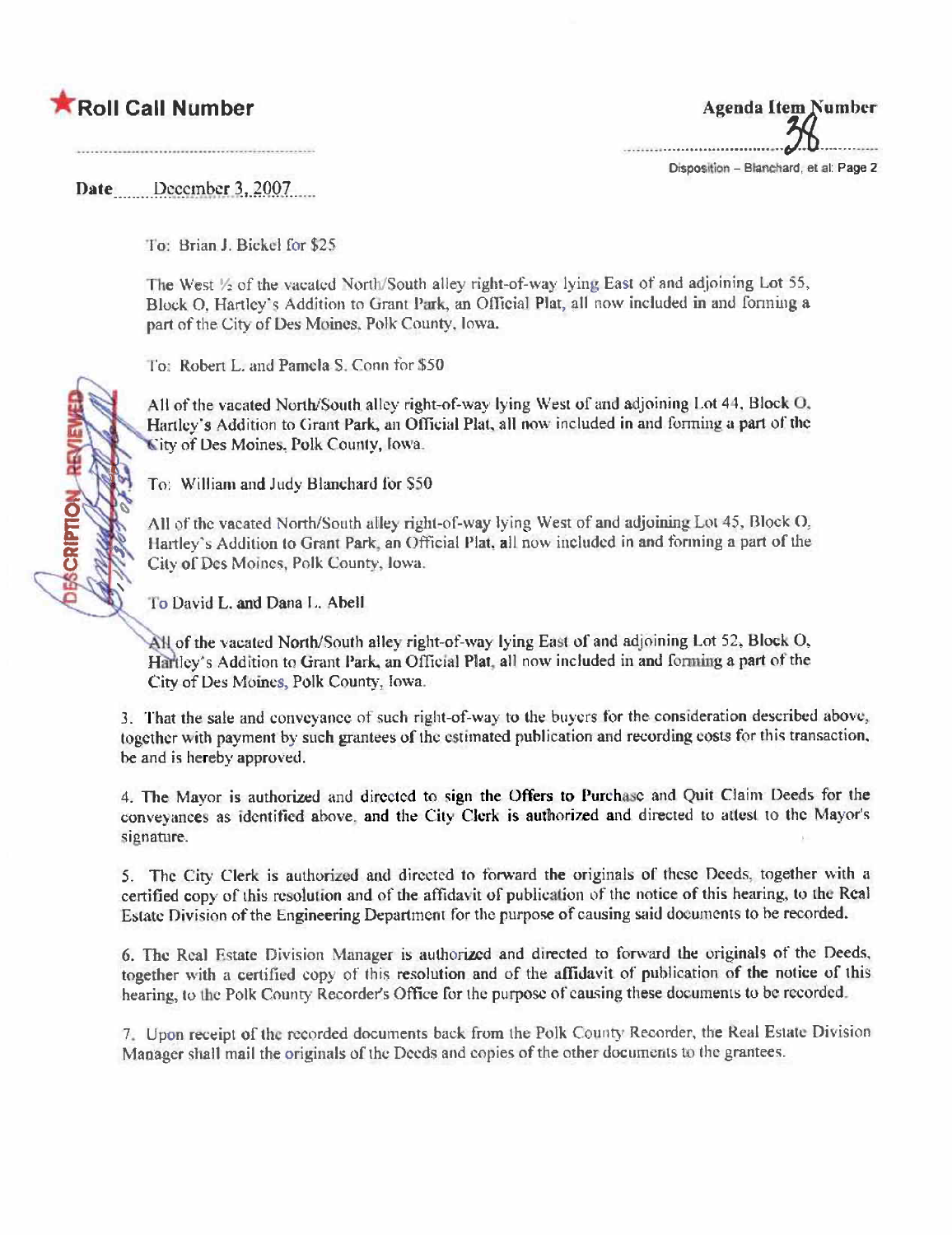

|  |  | ______ |
|--|--|--------|

**Agenda Item Number** . . . . . . . . . Disposition - Blanchard, et al: Page 3

Date December 3, 2007

8. The proceeds from the sale of this property will be deposited into the following account: 2007-08 Operating Budget, Page 259, Property Maintenance, SP767.

(Council Communication No.07-719)

**APPROVED AS TO FORM:** 

hank nna

Glenna K. Frank **Assistant City Attorney** 

 $\sim$ /

| <b>COUNCIL ACTION</b> | YEAS | <b>NAYS</b> | <b>PASS</b> | <b>ABSENT</b>   | <b>CERTIFICATE</b>                                                                                                                                     |  |  |
|-----------------------|------|-------------|-------------|-----------------|--------------------------------------------------------------------------------------------------------------------------------------------------------|--|--|
| <b>COWNIE</b>         |      |             |             |                 |                                                                                                                                                        |  |  |
| <b>COLEMAN</b>        |      |             |             |                 | I, DIANE RAUH, City Clerk of said City hereby                                                                                                          |  |  |
| <b>HENSLEY</b>        |      |             |             |                 | certify that at a meeting of the City Council of<br>said City of Des Moines, held on the above date,<br>among other proceedings the above was adopted. |  |  |
| <b>KIERNAN</b>        |      |             |             |                 |                                                                                                                                                        |  |  |
| <b>MAHAFFEY</b>       |      |             |             |                 |                                                                                                                                                        |  |  |
| <b>MEYER</b>          |      |             |             |                 | IN WITNESS WHEREOF, I have hereunto set my<br>hand and affixed my seal the day and year first                                                          |  |  |
| <b>VLASSIS</b>        |      |             |             |                 | above written.                                                                                                                                         |  |  |
| TOTAL                 |      |             |             |                 |                                                                                                                                                        |  |  |
| <b>MOTION CARRIED</b> |      |             |             | <b>APPROVED</b> |                                                                                                                                                        |  |  |
|                       |      |             |             | Мауог           | City Clerk                                                                                                                                             |  |  |